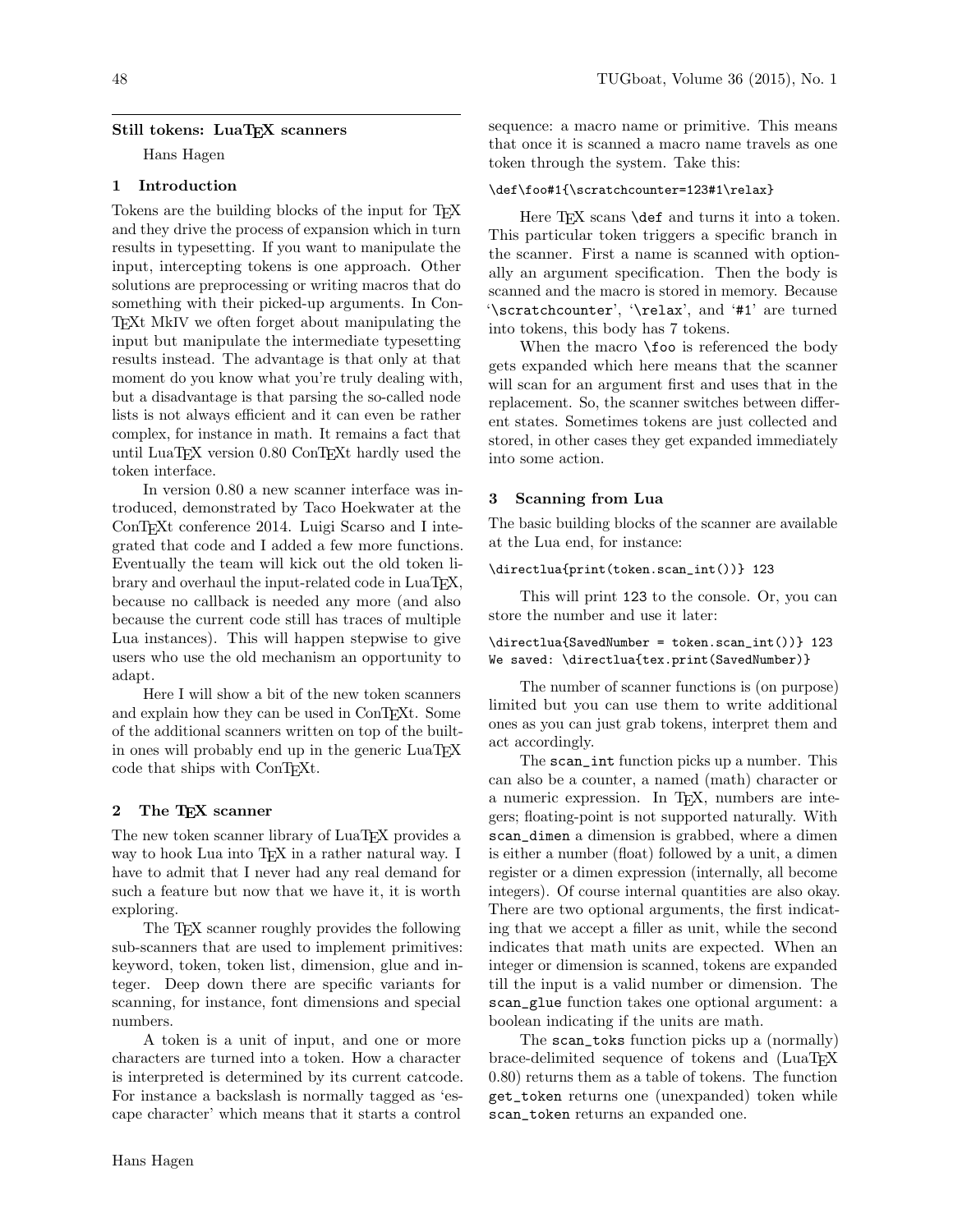Because strings are natural to Lua we also have scan\_string. This one converts a following bracedelimited sequence of tokens into a proper string.

The function scan\_keyword looks for the given keyword and when found skips over it and returns true. Here is an example of usage:<sup>1</sup>

```
function ScanPair()
 local one = 0
 local two = ""
 while true do
    if token.scan_keyword("one") then
      one = token.scan_int()
   elseif token.scan_keyword("two") then
      two = token.scan_string()
    else
      break
    end
  end
 tex.print("one: ",one,"\\par")
 tex.print("two: ",two,"\\par")
end
```
This can be used as:

\directlua{ScanPair()}

You can scan for an explicit character (class) with scan\_code. This function takes a positive number as argument and returns a character or nil.

| 1              | 0              | escape      |
|----------------|----------------|-------------|
| $\overline{2}$ | 1              | begingroup  |
| 4              | $\overline{2}$ | endgroup    |
| 8              | 3              | mathshift   |
| 16             | 4              | alignment   |
| 32             | 5              | endofline   |
| 64             | 6              | parameter   |
| 128            | $\overline{7}$ | superscript |
| 256            | 8              | subscript   |
| 512            | 9              | ignore      |
| 1024           | 10             | space       |
| 2048           | 11             | letter      |
| 4096           | 12             | other       |
| 8192           | 13             | active      |
| 16384          | 14             | comment     |
| 32768          | 15             | invalid     |
|                |                |             |

So, if you want to grab the character you can say:

```
local c = token.scan_code(2^10 + 2^11 + 2^12)
```
In ConT<sub>E</sub>Xt you can say:

```
local c = tokens.scanners.code(
  tokens.bits.space +
  tokens.bits.letter +
  tokens.bits.other
\lambda
```
When no argument is given, the next character with catcode letter or other is returned (if found).

In ConTEXt we use the tokens namespace which has additional scanners available. That way we can remain compatible. I can add more scanners when needed, although it is not expected that users will use this mechanism directly.

| $(new)$ token | tokens.            | arguments                     |  |
|---------------|--------------------|-------------------------------|--|
|               | scanners.boolean   |                               |  |
| scan_code     | scanners.code      | (bits)                        |  |
| scan_dimen    | scanners.dimension | (fill, math)                  |  |
| scan_glue     | scanners.glue      | (math)                        |  |
| scan_int      | scanners.integer   |                               |  |
| scan_keyword  | scanners.keyword   |                               |  |
|               | scanners.number    |                               |  |
| scan_token    | scanners.token     |                               |  |
| scan_tokens   | scanners.tokens    |                               |  |
| scan_string   | scanners.string    |                               |  |
|               | scanners.word      |                               |  |
| get_token     | getters.token      |                               |  |
| set_macro     | setters.macro      | (catcodes, cs,<br>str,global) |  |

All except get\_token (or its alias getters.token) expand tokens in order to satisfy the demands.

Here are some examples of how we can use the scanners. When we would call Foo with regular arguments we do this:

```
\def\foo#1{%
  \directlua {
    Foo("whatever", "#1", {n = 1})
  }
}
```
but when Foo uses the scanners it becomes:

\def\foo#1{%

}

```
\directlua{Foo()} {whatever} {#1} n {1}\relax
```
In the first case we have a function Foo like this:

```
function Foo(what,str,n)
```
-- do something with these three parameters end

and in the second variant we have (using the tokens namespace):

```
function Foo()
 local what = tokens.scanners.string()
 local str = tokens.scanners.string()
 local n = tokens.scamers.keyword("n") andtokens.scanners.integer() or 0
 -- do something with these three parameters
end
```
The string scanned is a bit special as the result depends on what is seen. Given the following definition:

\def\bar {bar} \unexpanded\def\ubar {ubar} % that's \protected in e-tex etc. \def\foo {foo-\bar-\ubar}

<sup>&</sup>lt;sup>1</sup> In LuaTEX 0.80 you should use newtoken instead of token.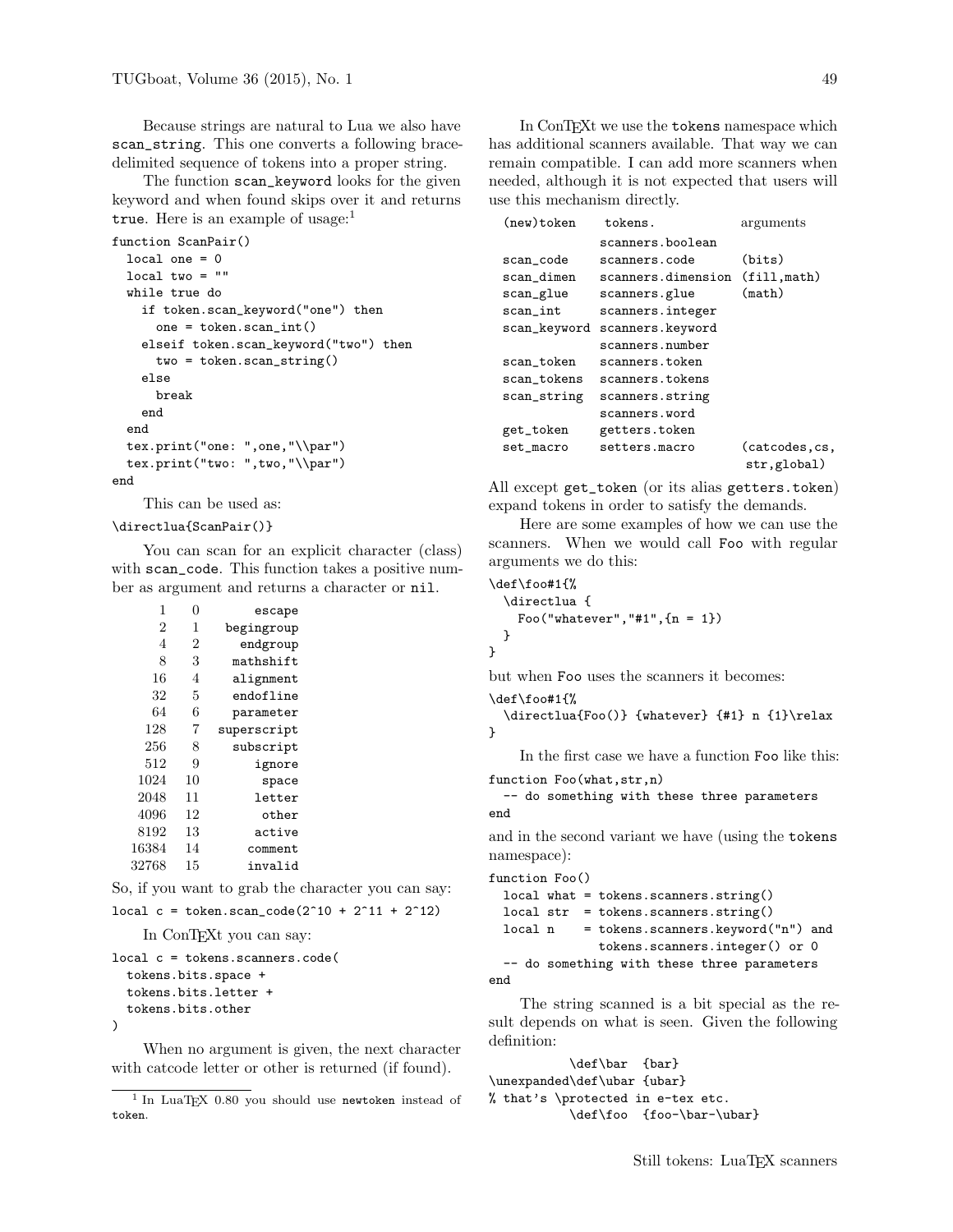```
\def\wrap {{foo-\bar}}
\def\uwrap{{foo-\ubar}}
```
We get:

| foo          |
|--------------|
| foo-bar      |
| foo-\ubar    |
| foo-bar      |
| foo-ubar     |
| foobar       |
| foo-bar-ubar |
| foo-bar      |
| foo-\ubar    |
|              |

Because scanners look ahead the following happens: when an open brace is seen (or any character marked as left brace) the scanner picks up tokens and expands them unless they are protected; so, effectively, it scans as if the body of an \edef is scanned. However, when the next token is a control sequence it will be expanded first to see if there is a left brace, so there we get the full expansion. In practice this is convenient behaviour because the braced variant permits us to pick up meanings honouring protection. Of course this is all a side effect of how T<sub>E</sub>X scans.<sup>2</sup>

With the braced variant one can of course use primitives like \detokenize and \unexpanded (in ConTEXt: \normalunexpanded, as we already had this mechanism before it was added to the engine).

#### 4 Considerations

Performance-wise there is not much difference between these methods. With some effort you can make the second approach faster than the first but in practice you will not notice much gain. So, the main motivation for using the scanner is that it provides a more TEX-ified interface. When playing with the initial version of the scanners I did some tests with performance-sensitive ConT<sub>EXt</sub> calls and the difference was measurable (positive) but deciding if and when to use the scanner approach was not easy. Sometimes embedded Lua code looks better, and sometimes T<sub>F</sub>X code. Eventually we will end up with a mix. Here are some considerations:

• In both cases there is the overhead of a Lua call.

- In the pure Lua case the whole argument is tokenized by TEX and then converted to a string that gets compiled by Lua and executed.
- When the scan happens in Lua there are extra calls to functions but scanning still happens in TEX; some token to string conversion is avoided and compilation can be more efficient.
- When data comes from external files, parsing with Lua is in most cases more efficient than parsing by T<sub>E</sub>X.
- A macro package like ConTFXt wraps functionality in macros and is controlled by key/value specifications. There is often no benefit in terms of performance when delegating to the mentioned scanners.

Another consideration is that when using macros, parameters are often passed between {}:

\def\foo#1#2#3% {...} \foo {a}{123}{b} and suddenly changing that to \def\foo{\directlua{Foo()}}

and using that as:

\foo {a} {b} n 123

means that 123 will fail. So, eventually you will end up with something:

\def\myfakeprimitive{\directlua{Foo()}} \def\foo#1#2#3{\myfakeprimitive {#1} {#2} n #3 } and:

\foo {a} {b} {123}

So in the end you don't gain much here apart from the fact that the fake primitive can be made more clever and accept optional arguments. But such new features are often hidden for the user who uses higher-level wrappers.

When you code in pure T<sub>EX</sub> and want to grab a number directly you need to test for the braced case; when you use the Lua scanner method you still need to test for braces. The scanners are consistent with the way TEX works. Of course you can write helpers that do some checking for braces in Lua, so there are no real limitations, but it adds some overhead (and maybe also confusion).

One way to speed up the call is to use the \luafunction primitive in combinations with predefined functions and although both mechanisms can benefit from this, the scanner approach gets more out of that as this method cannot be used with regular function calls that get arguments. In (rather low level) Lua it looks like this:

 $luation([1] = function()$ 

<sup>2</sup> This lookahead expansion can sometimes give unexpected side effects because often TEX pushes back a token when a condition is not met. For instance when it scans a number, scanning stops when no digits are seen but the scanner has to look at the next (expanded) token in order to come to that conclusion. In the process it will, for instance, expand conditionals. This means that intermediate catcode changes will not be effective (or applied) to already-seen tokens that were pushed back into the input. This also happens with, for instance, \futurelet.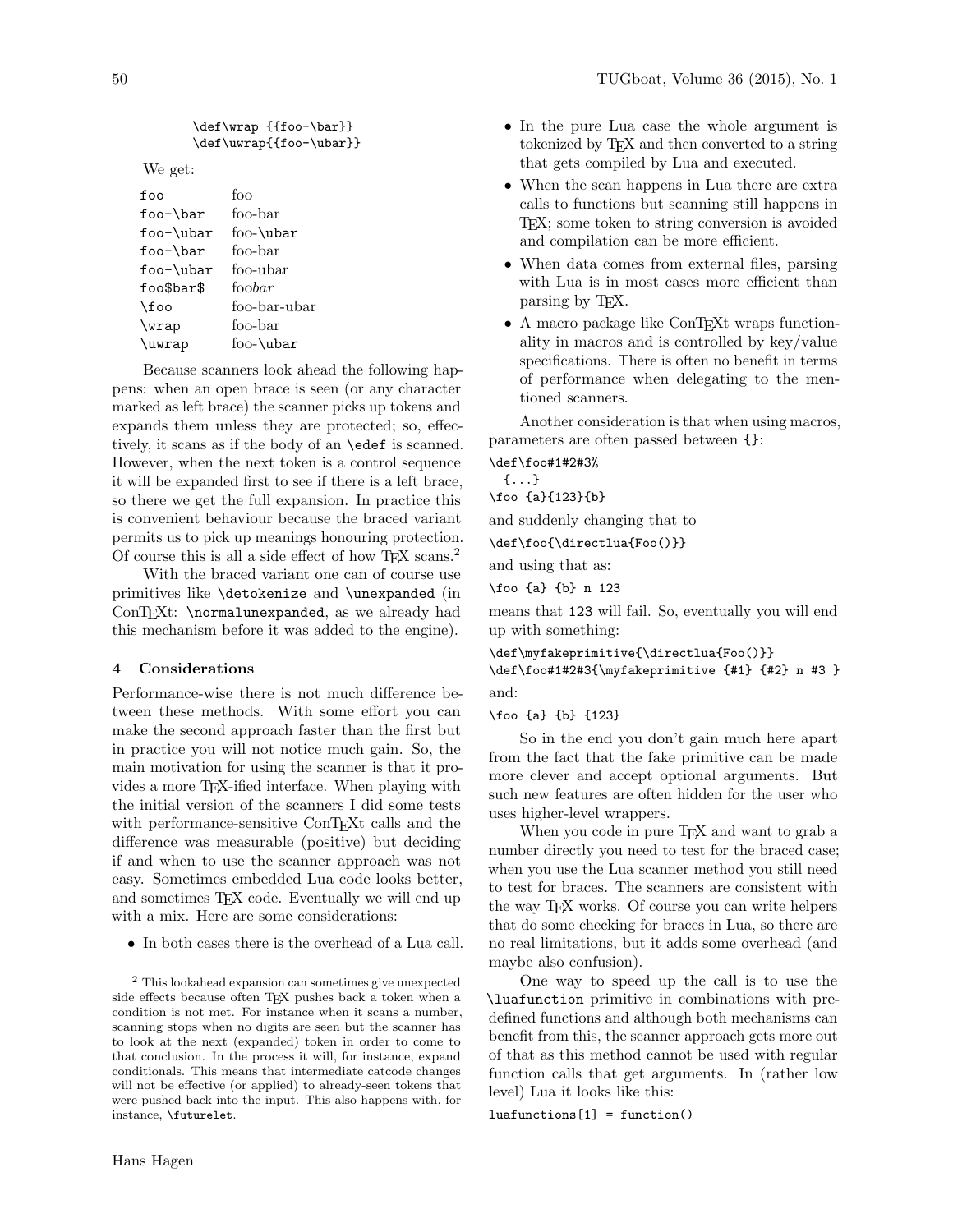```
local a token.scan_string()
local n token.scan_int()
local b token.scan_string()
-- whatever --
```
end

And in T<sub>F</sub>X:

\luafunction1 {a} 123 {b}

This can of course be wrapped as:

\def\myprimitive{\luafunction1 }

#### 5 Applications

The question now pops up: where can this be used? Can you really make new primitives? The answer is yes. You can write code that exclusively stays on the Lua side but you can also do some magic and then print back something to TEX. Here we use the basic token interface, not ConTEXt:

```
\directlua {
local token = newtoken or token
function ColoredRule()
 local w, h, d, c, t
 while true do
    if token.scan_keyword("width") then
      w = token.scan_dimen()
    elseif token.scan_keyword("height") then
     h = token.scan_dimen()
    elseif token.scan_keyword("depth") then
     d = token.scan_dimen()
    elseif token.scan_keyword("color") then
      c = token.scan_string()
    elseif token.scan_keyword("type") then
     t = token.scan_string()else
      break
    end
  end
  if c then
    tex.sprint("\\color[",c,"]{"); end
  if t == "vertical" then
   tex.sprint("\\vrule")
  else
    tex.sprint("\\hrule")
  end
  if w then
    tex.sprint("width ",w,"sp"); end
  if h then
    tex.sprint("height ",h,"sp"); end
  if d then
    tex.sprint("depth ",d,"sp"); end
 if c then
    tex.sprint("\\relax}"); end
end
}
```
This can be given a T<sub>EX</sub> interface like: \def\myhrule{\directlua{ColoredRule()} type {horizontal} }

```
\def\myvrule{\directlua{ColoredRule()}
             type {vertical} }
And then used as:
\myhrule width \hsize height 1cm color {darkred}
giving (grayscaled for TUGboat on paper, sorry):
```
Of course ConTEXt users can use the following commands to color an otherwise-black rule (likewise): \blackrule[width=\hsize,height=1cm,

```
color=darkgreen]
```
The official ConTEXt way to define such a new command is the following. The conversion back to verbose dimensions is needed because we pass back to TEX.

```
\startluacode
local myrule = tokens.compile {
  {
   { "width", "dimension", "todimen" },
    { "height", "dimension", "todimen" },
   { "depth", "dimension", "todimen" },
   { "color", "string" },
    { "type", "string" },
 }
}
interfaces.scanners.ColoredRule = function()
 local t = myrule()context.blackrule {
    color = t.color,
    width = t.width,
   height = t.height,
   depth = t.depth,}
end
\stopluacode
    With:
\unprotect \let\myrule\scan_ColoredRule \protect
and
\myrule width \textwidth height 1cm
        color {darkblue} \relax
```
we get:

There are many ways to use the scanners and each has its charm. We will look at some alternatives from the perspective of performance. The timings are more meant as relative measures than absolute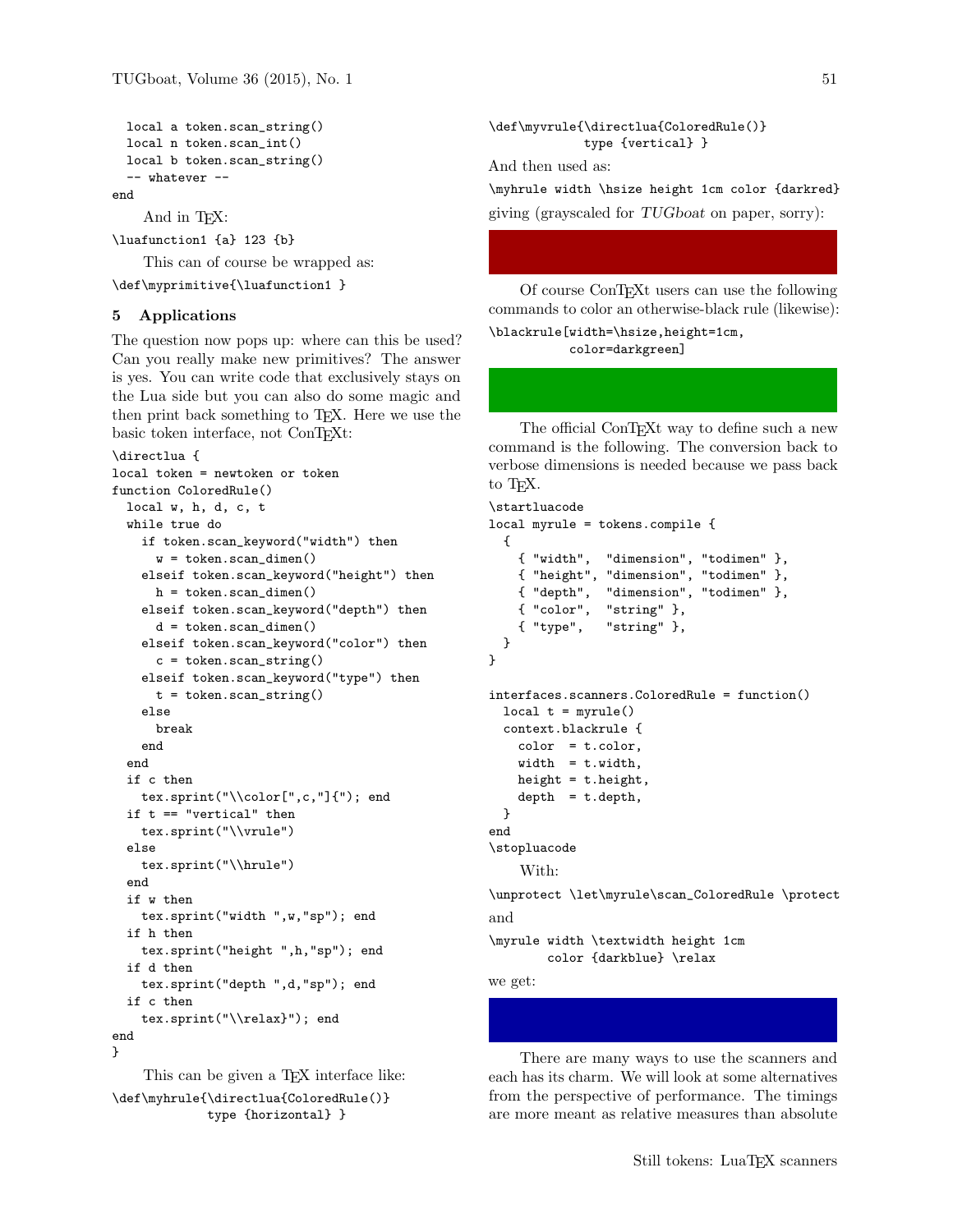ones. After all it depends on the hardware. We assume the following shortcuts:

|  | local scannumber = tokens.scanners.number   |
|--|---------------------------------------------|
|  | local scankeyword = tokens.scanners.keyword |
|  | local scanword = tokens.scanners.word       |

We will scan for four different keys and values. The number is scanned using a helper scannumber that scans for a number that is acceptable for Lua. Thus, 1.23 is valid, as are 0x1234 and 12.12E4.

```
function getmatrix()
 local sx, sy = 1, 1local rx, ry = 0, 0
 while true do
    if scankeyword("sx") then
      sx = scannumber()elseif scankeyword("sy") then
      sy = scannumber()
   elseif scankeyword("rx") then
      rx = scannumber()
    elseif scankeyword("ry") then
     ry = scannumber()
    else
      break
    end
  end
  -- action --
```
end

Scanning the following specification 100000 times takes 1.00 seconds:

```
sx 1.23 sy 4.5 rx 1.23 ry 4.5
```
The "tight" case (no spaces) takes 0.94 seconds: sx1.23 sy4.5 rx1.23 ry4.5

We can compare this to scanning without keywords. In that case there have to be exactly four arguments. These have to be given in the right order which is no big deal as often such helpers are encapsulated in a user-friendly macro.

```
function getmatrix()
 local sx, sy = scannumber(), scannumber()
 local rx, ry = scannumber(), scannumber()
  -- action --
```
end

As expected, this is more efficient than the previous examples. It takes 0.80 seconds to scan this 100000 times:

```
1.23 4.5 1.23 4.5
```
A third alternative is the following:

```
function getmatrix()
 local sx, sy = 1, 1
 local rx, ry = 0, 0
 while true do
    local kw = scanword()if kw == "sx" then
      sx = scannumber()
```

```
elseif kw == "sy" then
      sy = scannumber()
    elseif kw == "rx" then
     rx = scannumber()elseif kw == "ry" then
     ry = scannumber()
    else
     break
    end
  end
  -- action --
end
```
Here we scan for a keyword and assign a number to the right variable. This one call happens to be less efficient than calling scan\_keyword 10 times  $(4 + 3 + 2 + 1)$  for the explicit scan. This run takes 1.11 seconds for the next line. The spaces are really needed as words can be anything that has no space.<sup>3</sup>

## sx 1.23 sy 4.5 rx 1.23 ry 4.5

Of course these numbers need to be compared to a baseline of no scanning (i.e. the overhead of a Lua call which here amounts to 0.10 seconds. This brings us to the following table.

| keyword checks | $0.9 \text{ sec}$ |
|----------------|-------------------|
| no keywords    | $0.7 \text{ sec}$ |
| word checks    | $1.0 \text{ sec}$ |

The differences are not that impressive given the number of calls. Even in a complex document the overhead of scanning can be negligible compared to the actions involved in typesetting the document. In fact, there will always be some kind of scanning for such macros so we're talking about even less impact. So you can just use the method you like most. In practice, the extra overhead of using keywords in combination with explicit checks (the first case) is rather convenient.

If you don't want to have many tests you can do something like this:

```
local keys = \{sx = scannumber,
  sy = scannumber,
  rx = scannumber,
  ry = scannumber,
}
function getmatrix()
  local values = \{ \}while true do
    for key, scan in next, keys do
      if scankeyword(key) then
        values[key] = scan()
```
<sup>3</sup> Hard-coding the word scan in a C code helper makes little sense, as different macro packages can have different assumptions about what a word is. And we don't extend LuaTEX for specific macro packages.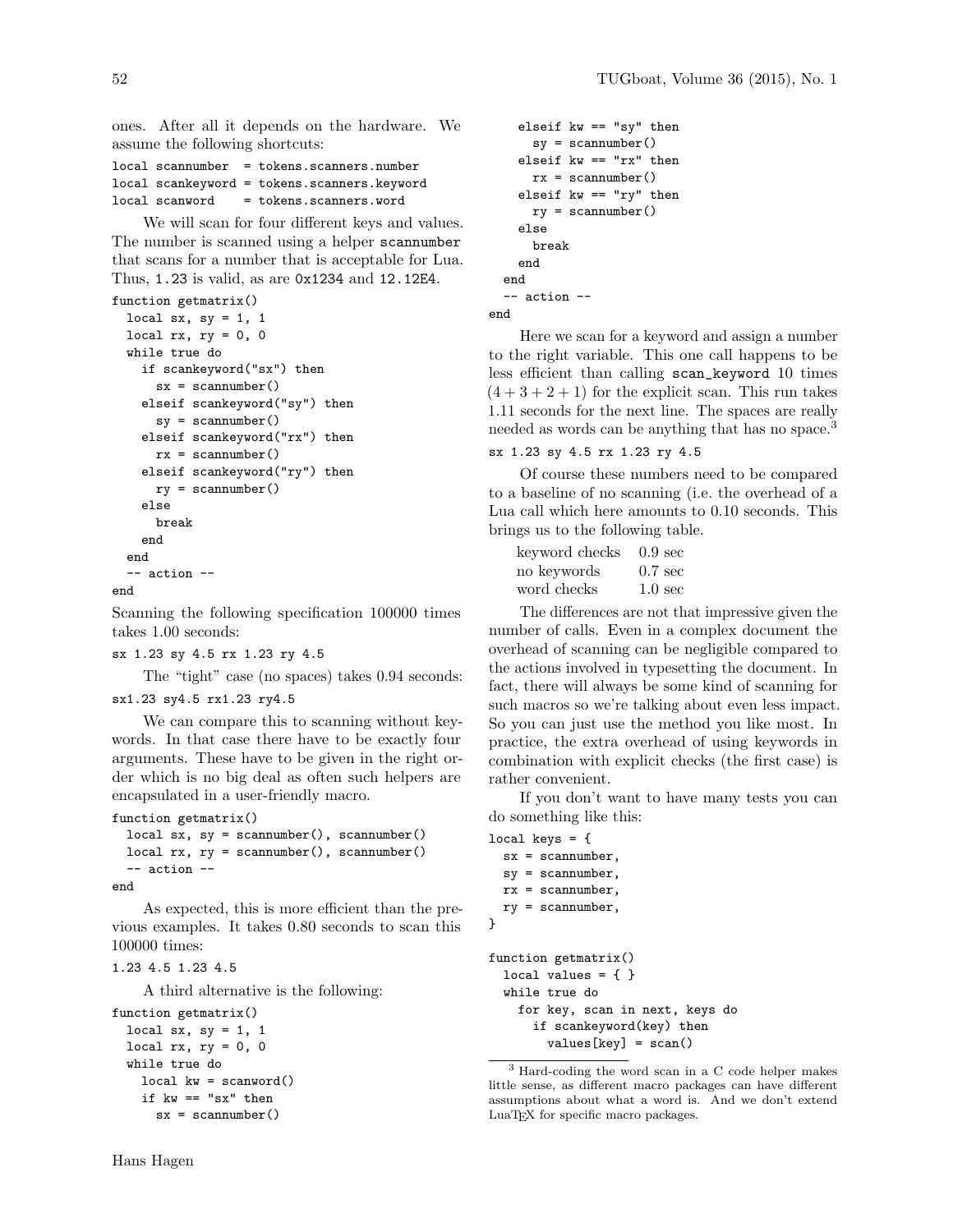```
else
        break
      end
    end
  end
  -- action --
end
```
This is still quite fast although one now has to access the values in a table. Working with specifications like this is clean anyway so in ConTEXt we have a way to abstract the previous definition.

```
local specification = tokens.compile {
  {
    { "sx", "number" },
    { "sy", "number" },
    { "rx", "number" },
    { "ry", "number" },
 },
}
function getmatrix()
 local values = specification()
  -- action using values.sx etc --
```
#### end

Although one can make complex definitions this way, the question remains if it is a better approach than passing Lua tables. The standard ConTEXt way for controlling features is:

```
\getmatrix[sx=1.2,sy=3.4]
```
So it doesn't matter much if deep down we see:

```
\def\getmatrix[#1]{%
 \getparameters[@@matrix][sx=1,sy=1,
                          rx=1,ry=1,#1]%
   \domatrix
     \@@matrixsx
     \@@matrixsy
     \@@matrixrx
     \@@matrixry
   \relax}
or:
\def\getmatrix[#1]{%
\getparameters[@@matrix][sx=1,sy=1,
                          rx=1,ry=1,#1]%
   \domatrix
     sx \@@matrixsx
     sy \@@matrixsy
     rx \@@matrixrx
     ry \@@matrixry
```

```
\relax}
```
In the second variant (with keywords) can be a scanner like we defined before:

#### \def\domatrix#1#2#3#4%

```
{\directlua{getmatrix()}}
```
but also:

```
\def\domatrix#1#2#3#4%
  {\dim{getmatrix(H1,H2,H3,H4)}}given:
function getmatrix(sx,sy,rx,ry)
    -- action using sx etc --
end
or maybe nicer:
\def\domatrix#1#2#3#4%
  {\directlua{domatrix{
     sx = #1, sy = #2,rx = #3, ry = #4}}}
assuming:
function getmatrix(values)
    -- action using values.sx etc --
end
```
If you go for speed the scanner variant without keywords is the most efficient one. For readability the scanner variant with keywords or the last shown example where a table is passed is better. For flexibility the table variant is best as it makes no assumptions about the scanner— the token scanner can quit on unknown keys, unless that is intercepted of course. But as mentioned before, even the advantage of the fast one should not be overestimated. When you trace usage it can be that the (in this case matrix) macro is called only a few thousand times and that doesn't really add up. Of course many different spedup calls can make a difference but then one really needs to optimize consistently the whole code base and that can conflict with readability. The token library presents us with a nice chicken–egg problem but nevertheless is fun to play with.

# 6 Assigning meanings

The token library also provides a way to create tokens and access properties but that interface can change with upcoming versions when the old library is replaced by the new one and the input handling is cleaned up. One experimental function is worth mentioning:

```
token.set_macro("foo","the meaning of bar")
```
This will turn the given string into tokens that get assigned to \foo. Here are some alternative calls: set\_macro("foo")

```
≡ \def \foo {}
set_macro("foo", "meaning")
≡ \def \foo {meaning}
set_macro("foo", "meaning", "global")
≡ \gdef \foo {meaning}
```
The conversion to tokens happens under the current catcode regime. You can enforce a different regime by passing a number of an allocated catcode